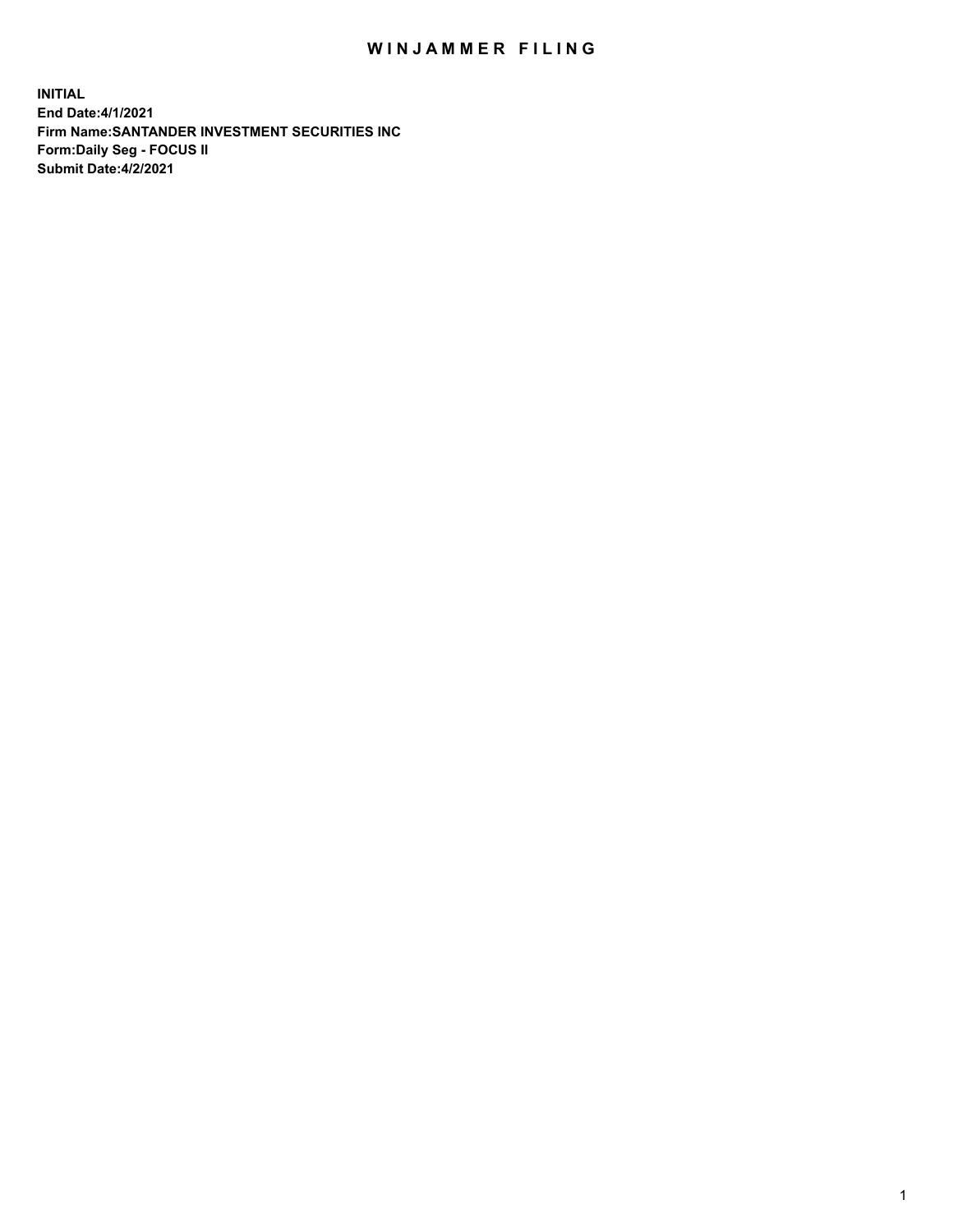**INITIAL End Date:4/1/2021 Firm Name:SANTANDER INVESTMENT SECURITIES INC Form:Daily Seg - FOCUS II Submit Date:4/2/2021 Daily Segregation - Cover Page**

| Name of Company                                                                | <b>SANTANDER INVESTMENT</b>                 |
|--------------------------------------------------------------------------------|---------------------------------------------|
| <b>Contact Name</b>                                                            | <b>SECURITIES INC</b><br><b>Felix Munoz</b> |
| <b>Contact Phone Number</b>                                                    | (212) 407-4594                              |
| <b>Contact Email Address</b>                                                   | felix.munoz@santander.us                    |
| FCM's Customer Segregated Funds Residual Interest Target (choose one):         |                                             |
| a. Minimum dollar amount: ; or                                                 | 70,000,000                                  |
| b. Minimum percentage of customer segregated funds required:%; or              | <u>0</u>                                    |
| c. Dollar amount range between: and; or                                        | 00                                          |
| d. Percentage range of customer segregated funds required between: % and %.    | 00                                          |
| FCM's Customer Secured Amount Funds Residual Interest Target (choose one):     |                                             |
| a. Minimum dollar amount: ; or                                                 | $\frac{0}{0}$                               |
| b. Minimum percentage of customer secured funds required:%; or                 |                                             |
| c. Dollar amount range between: and; or                                        | 0 <sub>0</sub>                              |
| d. Percentage range of customer secured funds required between:% and%.         | 0 <sub>0</sub>                              |
| FCM's Cleared Swaps Customer Collateral Residual Interest Target (choose one): |                                             |
| a. Minimum dollar amount: ; or                                                 |                                             |
| b. Minimum percentage of cleared swaps customer collateral required:% ; or     | $\frac{\Omega}{\Omega}$                     |
| c. Dollar amount range between: and; or                                        | 0 <sub>0</sub>                              |

d. Percentage range of cleared swaps customer collateral required between:% and%. **0 0**

Attach supporting documents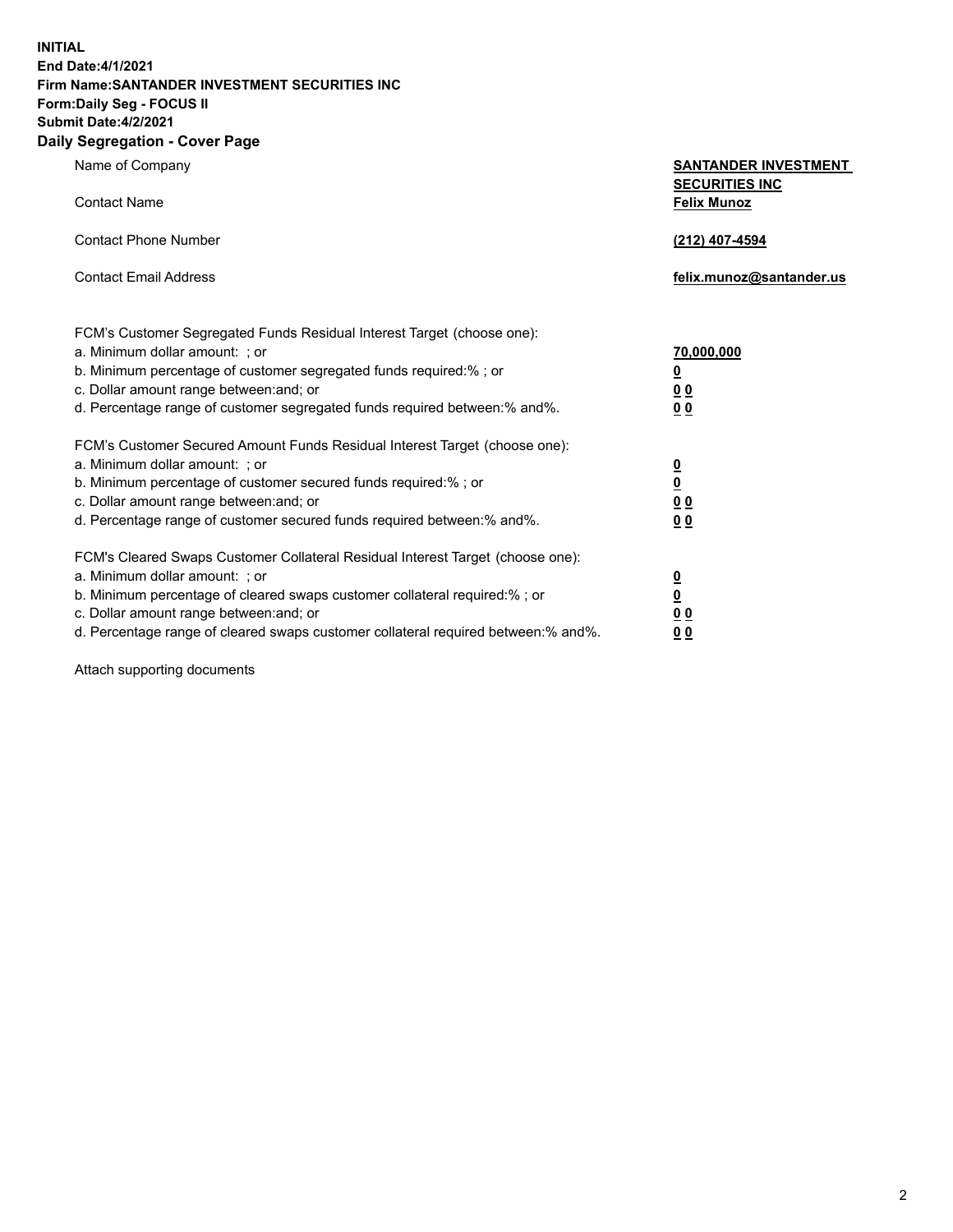## **INITIAL End Date:4/1/2021 Firm Name:SANTANDER INVESTMENT SECURITIES INC Form:Daily Seg - FOCUS II Submit Date:4/2/2021 Daily Segregation - Secured Amounts** Foreign Futures and Foreign Options Secured Amounts

|     | Foreign Futures and Foreign Options Secured Amounts                                         |                   |
|-----|---------------------------------------------------------------------------------------------|-------------------|
|     | Amount required to be set aside pursuant to law, rule or regulation of a foreign            | $0$ [7305]        |
|     | government or a rule of a self-regulatory organization authorized thereunder                |                   |
| 1.  | Net ledger balance - Foreign Futures and Foreign Option Trading - All Customers             |                   |
|     | A. Cash                                                                                     | $0$ [7315]        |
|     | B. Securities (at market)                                                                   | $0$ [7317]        |
| 2.  | Net unrealized profit (loss) in open futures contracts traded on a foreign board of trade   | $0$ [7325]        |
| 3.  | Exchange traded options                                                                     |                   |
|     | a. Market value of open option contracts purchased on a foreign board of trade              | $0$ [7335]        |
|     | b. Market value of open contracts granted (sold) on a foreign board of trade                | $0$ [7337]        |
| 4.  | Net equity (deficit) (add lines 1. 2. and 3.)                                               | $0$ [7345]        |
| 5.  | Account liquidating to a deficit and account with a debit balances - gross amount           | $0$ [7351]        |
|     | Less: amount offset by customer owned securities                                            | 0 [7352] 0 [7354] |
| 6.  | Amount required to be set aside as the secured amount - Net Liquidating Equity              | $0$ [7355]        |
|     | Method (add lines 4 and 5)                                                                  |                   |
| 7.  | Greater of amount required to be set aside pursuant to foreign jurisdiction (above) or line | $0$ [7360]        |
|     | 6.                                                                                          |                   |
|     | FUNDS DEPOSITED IN SEPARATE REGULATION 30.7 ACCOUNTS                                        |                   |
| 1.  | Cash in banks                                                                               |                   |
|     | A. Banks located in the United States                                                       | $0$ [7500]        |
|     | B. Other banks qualified under Regulation 30.7                                              | 0 [7520] 0 [7530] |
| 2.  | Securities                                                                                  |                   |
|     | A. In safekeeping with banks located in the United States                                   | $0$ [7540]        |
|     | B. In safekeeping with other banks qualified under Regulation 30.7                          | 0 [7560] 0 [7570] |
| 3.  | Equities with registered futures commission merchants                                       |                   |
|     | A. Cash                                                                                     | $0$ [7580]        |
|     | <b>B.</b> Securities                                                                        | $0$ [7590]        |
|     | C. Unrealized gain (loss) on open futures contracts                                         | $0$ [7600]        |
|     | D. Value of long option contracts                                                           | $0$ [7610]        |
|     | E. Value of short option contracts                                                          | 0 [7615] 0 [7620] |
| 4.  | Amounts held by clearing organizations of foreign boards of trade                           |                   |
|     | A. Cash                                                                                     | $0$ [7640]        |
|     | <b>B.</b> Securities                                                                        | $0$ [7650]        |
|     | C. Amount due to (from) clearing organization - daily variation                             | $0$ [7660]        |
|     | D. Value of long option contracts                                                           | $0$ [7670]        |
|     | E. Value of short option contracts                                                          | 0 [7675] 0 [7680] |
| 5.  | Amounts held by members of foreign boards of trade                                          |                   |
|     | A. Cash                                                                                     | $0$ [7700]        |
|     | <b>B.</b> Securities                                                                        | $0$ [7710]        |
|     | C. Unrealized gain (loss) on open futures contracts                                         | $0$ [7720]        |
|     | D. Value of long option contracts                                                           | $0$ [7730]        |
|     | E. Value of short option contracts                                                          | 0 [7735] 0 [7740] |
| 6.  | Amounts with other depositories designated by a foreign board of trade                      | $0$ [7760]        |
| 7.  | Segregated funds on hand                                                                    | $0$ [7765]        |
| 8.  | Total funds in separate section 30.7 accounts                                               | $0$ [7770]        |
| 9.  | Excess (deficiency) Set Aside for Secured Amount (subtract line 7 Secured Statement         | $0$ [7380]        |
|     | Page 1 from Line 8)                                                                         |                   |
| 10. | Management Target Amount for Excess funds in separate section 30.7 accounts                 | $0$ [7780]        |
| 11. | Excess (deficiency) funds in separate 30.7 accounts over (under) Management Target          | $0$ [7785]        |
|     |                                                                                             |                   |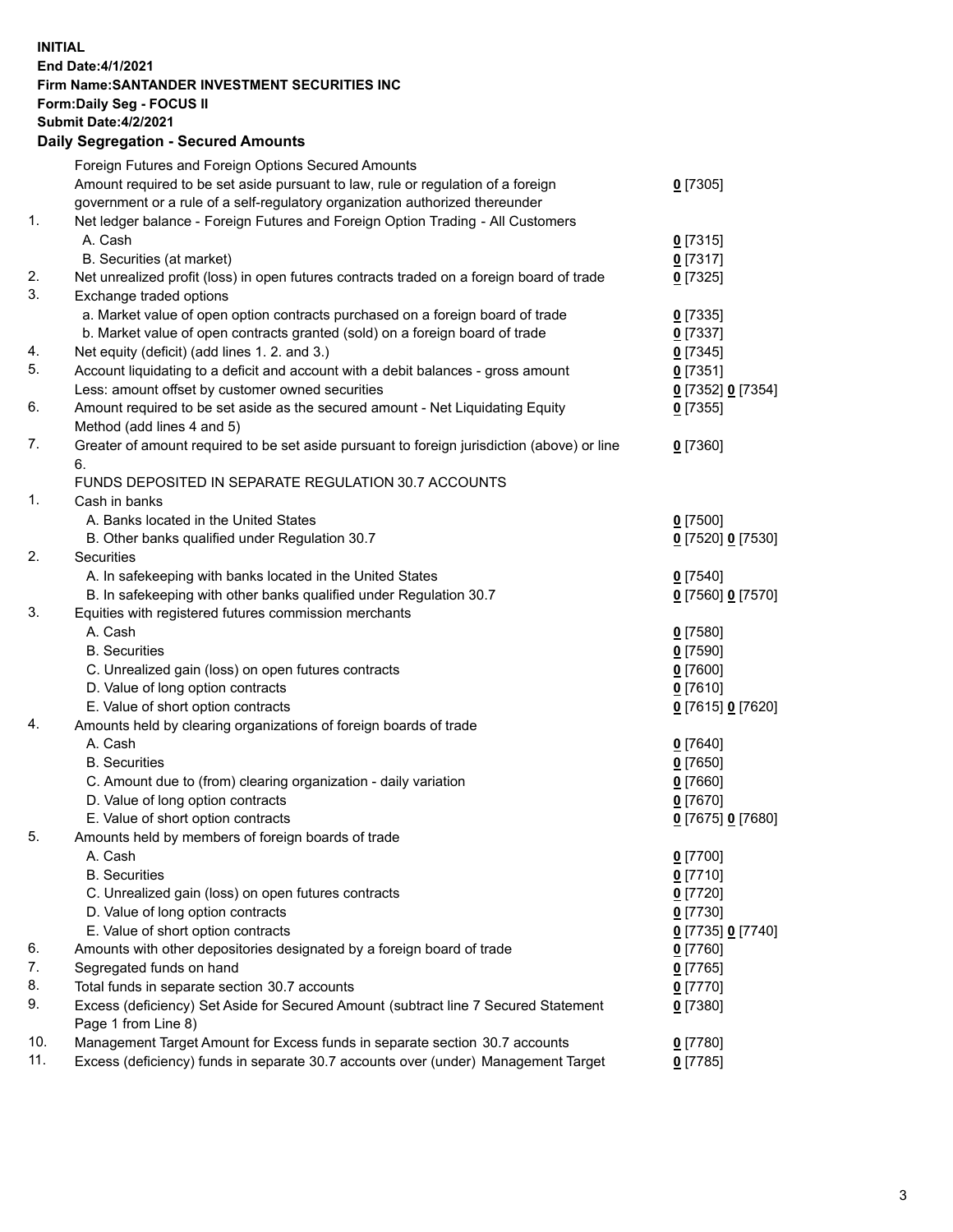| <b>INITIAL</b> |                                                                                     |                      |
|----------------|-------------------------------------------------------------------------------------|----------------------|
|                | End Date: 4/1/2021                                                                  |                      |
|                | Firm Name: SANTANDER INVESTMENT SECURITIES INC                                      |                      |
|                | <b>Form:Daily Seg - FOCUS II</b>                                                    |                      |
|                | <b>Submit Date: 4/2/2021</b>                                                        |                      |
|                | Daily Segregation - Segregation Statement                                           |                      |
|                | SEGREGATION REQUIREMENTS(Section 4d(2) of the CEAct)                                |                      |
| 1.             | Net ledger balance                                                                  |                      |
|                | A. Cash                                                                             | 1,874,193,086 [7010] |
|                | B. Securities (at market)                                                           | $0$ [7020]           |
| 2.             | Net unrealized profit (loss) in open futures contracts traded on a contract market  | 100,155,580 [7030]   |
| 3.             | Exchange traded options                                                             |                      |
|                | A. Add market value of open option contracts purchased on a contract market         | 42,688,379 [7032]    |
|                | B. Deduct market value of open option contracts granted (sold) on a contract market | -25,493,140 [7033]   |
| 4.             | Net equity (deficit) (add lines 1, 2 and 3)                                         | 1,991,543,905 [7040] |
| 5.             | Accounts liquidating to a deficit and accounts with                                 |                      |
|                | debit balances - gross amount                                                       | $0$ [7045]           |
|                | Less: amount offset by customer securities                                          | 0 [7047] 0 [7050]    |
| 6.             | Amount required to be segregated (add lines 4 and 5)                                | 1,991,543,905 [7060] |
|                | FUNDS IN SEGREGATED ACCOUNTS                                                        |                      |
| 7.             | Deposited in segregated funds bank accounts                                         |                      |
|                | A. Cash                                                                             | 358,958,039 [7070]   |
|                | B. Securities representing investments of customers' funds (at market)              | $0$ [7080]           |
|                | C. Securities held for particular customers or option customers in lieu of cash (at | $0$ [7090]           |
|                | market)                                                                             |                      |
| 8.             | Margins on deposit with derivatives clearing organizations of contract markets      |                      |
|                | A. Cash                                                                             | 1,643,307,515 [7100] |
|                | B. Securities representing investments of customers' funds (at market)              | $0$ [7110]           |
|                | C. Securities held for particular customers or option customers in lieu of cash (at | $0$ [7120]           |
|                | market)                                                                             |                      |
| 9.             | Net settlement from (to) derivatives clearing organizations of contract markets     | 44,248,200 [7130]    |
| 10.            | Exchange traded options                                                             |                      |
|                | A. Value of open long option contracts                                              | 42,688,379 [7132]    |
|                | B. Value of open short option contracts                                             | -25,493,140 [7133]   |
| 11.            | Net equities with other FCMs                                                        |                      |
|                | A. Net liquidating equity                                                           | $0$ [7140]           |
|                | B. Securities representing investments of customers' funds (at market)              | $0$ [7160]           |
|                | C. Securities held for particular customers or option customers in lieu of cash (at | $0$ [7170]           |
| 12.            | market)                                                                             |                      |
| 13.            | Segregated funds on hand                                                            | $0$ [7150]           |
| 14.            | Total amount in segregation (add lines 7 through 12)                                | 2,063,708,993 [7180] |
| 15.            | Excess (deficiency) funds in segregation (subtract line 6 from line 13)             | 72,165,088 [7190]    |
| 16.            | Management Target Amount for Excess funds in segregation                            | 70,000,000 [7194]    |
|                | Excess (deficiency) funds in segregation over (under) Management Target Amount      | 2,165,088 [7198]     |
|                | <b>Excess</b>                                                                       |                      |